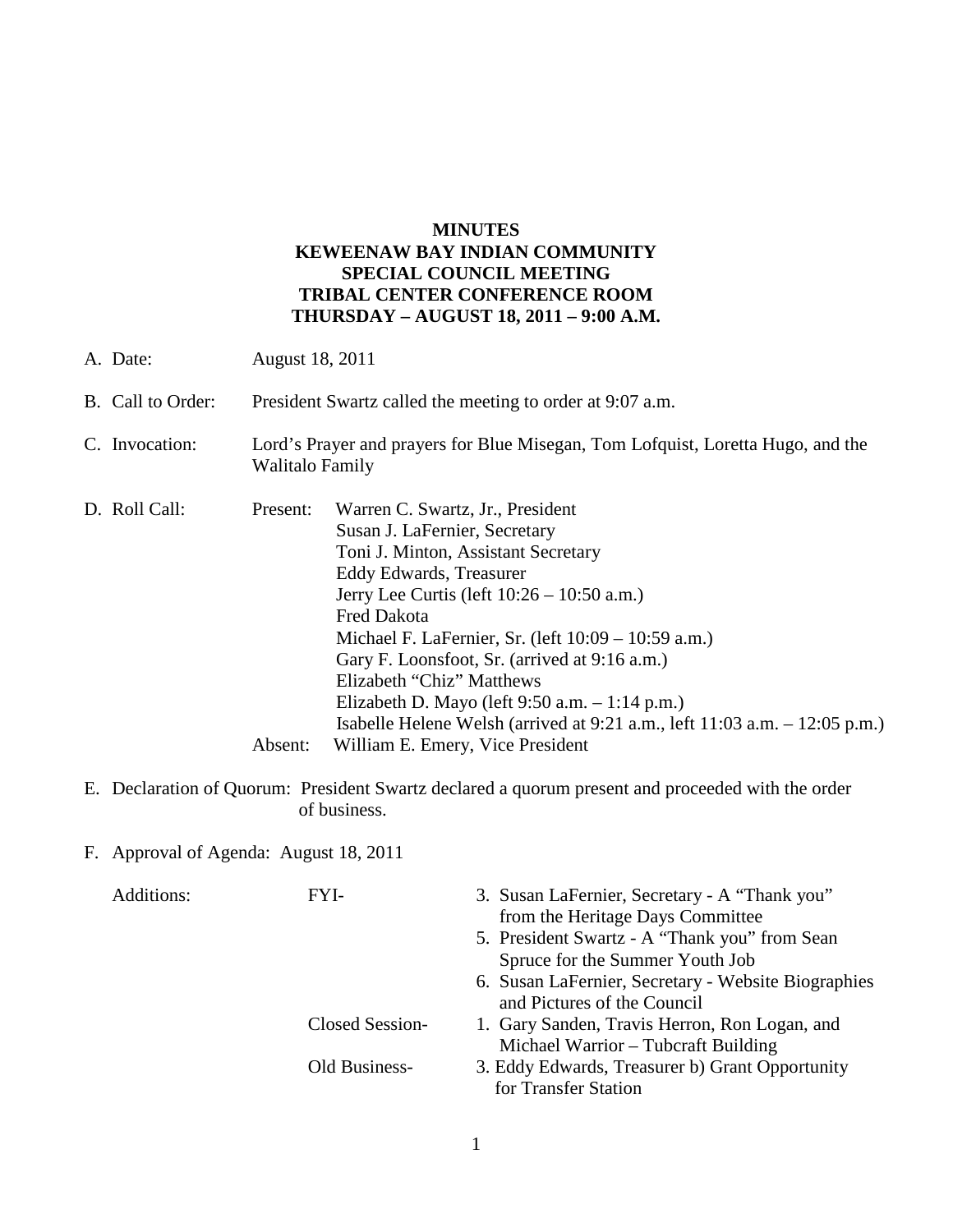Move: Old Business 3. a) to Closed Session 5. Articles of Incorporation for Ojibwa Inc.

**MOTION MADE BY MICHAEL F. LAFERNIER, SR. TO APPROVE THE AGENDA WITH THE CHANGES. SUPPORTED BY SUSAN J. LAFERNIER. EIGHT IN FAVOR (Susan J. LaFernier, Toni J. Minton, Eddy Edwards, Jerry Lee Curtis, Fred Dakota, Michael F. LaFernier, Sr., Elizabeth "Chiz" Matthews, Elizabeth D. Mayo), OPPOSED - 0, ABSTAINING - 0, THREE ABSENT (William E. Emery, Gary F. Loonsfoot, Sr., Isabelle H. Welsh), MOTION CARRIED.**

[Closed Session]

1. Gary Sanden, Travis Herron, Ron Logan, and Michael Warrior – Tubcraft Building/Cigarettes

**MOTION MADE BY MICHAEL F. LAFERNIER, SR. TO GO INTO CLOSED SESSION AT 9:15 A.M. SUPPORTED BY TONI J. MINTON. SIX IN FAVOR (Susan J. LaFernier, Toni J. Minton, Eddy Edwards, Jerry Lee Curtis, Michael F. LaFernier, Sr., Elizabeth "Chiz" Matthews), TWO OPPOSED (Fred Dakota, Elizabeth D. Mayo), ABSTAINING - 0, THREE ABSENT (William E. Emery, Gary F. Loonsfoot, Sr., Isabelle H. Welsh), MOTION CARRIED.**

**Gary Loonsfoot, Sr. arrived at 9:16 a.m.**

**Isabelle Welsh arrived at 9:21 a.m.**

**Elizabeth Mayo left at 9:50 a.m.** 

**MOTION MADE BY MICHAEL F. LAFERNIER, SR. TO GO INTO OPEN SESSION AT 10:08 A.M. SUPPORTED BY EDDY EDWARDS. TEN IN FAVOR (Susan J. LaFernier, Toni J. Minton, Eddy Edwards, Jerry Lee Curtis, Fred Dakota, Michael F. LaFernier, Sr., Gary F. Loonsfoot, Sr., Elizabeth "Chiz" Matthews, Elizabeth D. Mayo, Isabelle H. Welsh), OPPOSED - 0, ABSTAINING - 0, ONE ABSENT (William E. Emery), MOTION CARRIED.**

**Break: 10:09 – 10:24 a.m.** 

#### **Mike LaFernier, Sr. left at 10:09 a.m.**

G. For Your Information:

- 1. A copy of the Environmental Health Survey Report for Pow Wow Campground and Recreational Site – July 22, 2011
- 2. An Invite to the Grand Opening of Legendary Waters Resort and Casino on Friday, September 16, 2011 in Red Cliff, Wisconsin
- 3. Heritage Celebration August 15-20, 2011 Calumet, MI *Honors the Ojibwa* and a "Thank you" from the Heritage Days Committee. A copper piece was also given from the Coppertown Mining Museum.
- 4. Wild Rice Camp September 9-11, 2011 LVD Pow Wow Grounds
- 5. A "Thank you" from Sean Spruce for the Summer Youth Job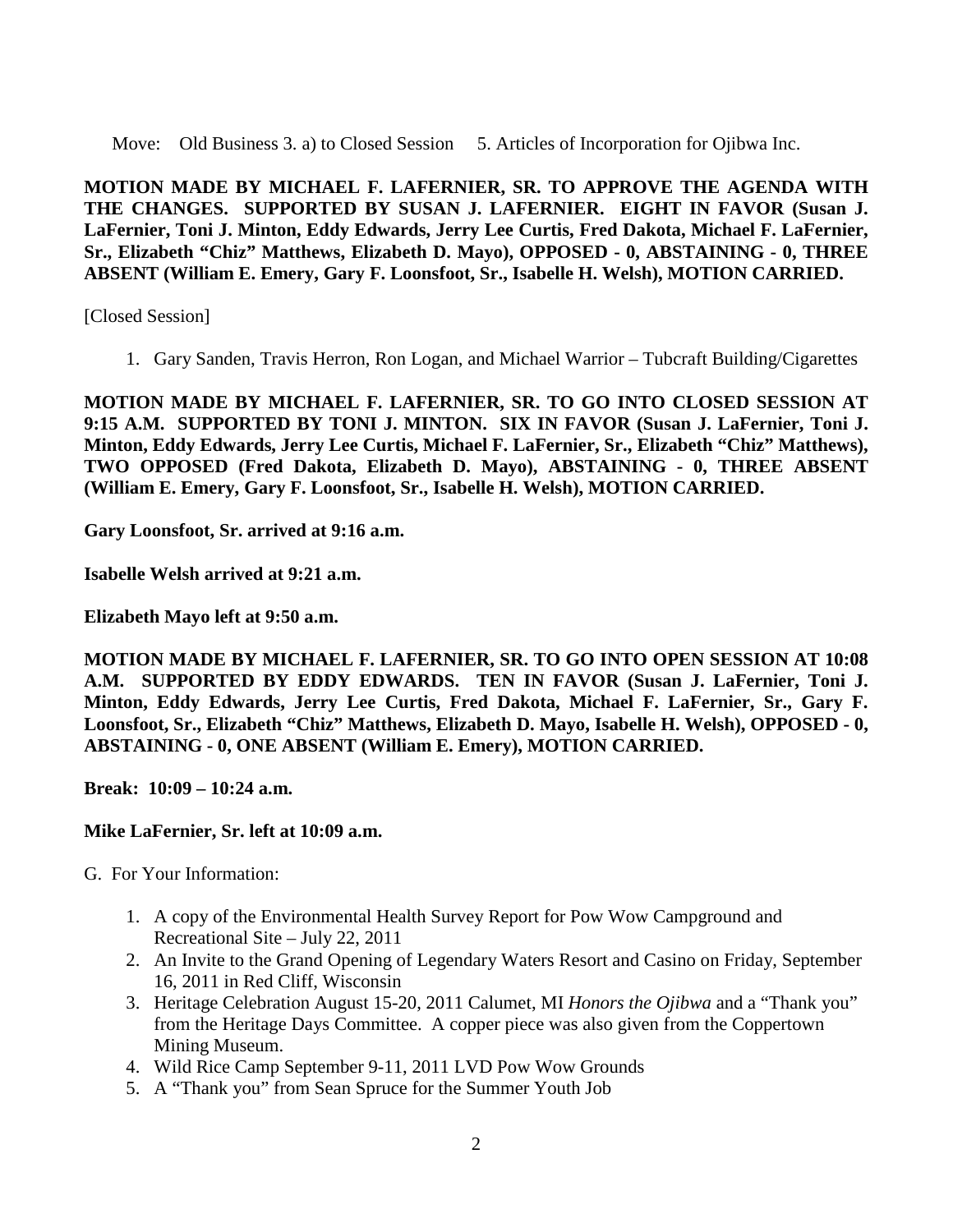6. KBIC Website Biographies and Pictures of the Council requested by the I.T. Department – Council will submit their biographies next week and consensus to use the cabinet pictures and to include the Tribe's history.

# **Jerry Lee Curtis left 10:26 – 10:50 a.m.**

- H. Recognize Scheduled Delegation/Individuals:
	- 1. Valoree Gagnon Summer Project Update She is considering a survey on fish harvesting this winter. She also presented a thank you and a copy of her printed thesis for her degree from **MTU**

## **Mike LaFernier, Sr. returned at 10:59 a.m.**

## **Isabelle Welsh left at 11:03 a.m.**

## I. Old Business:

1. Cheryne Clements, Fitness and Youth Programs Director – Youth/Parent Trip Policy

**MOTION MADE BY GARY F. LOONSFOOT, SR. TO APPROVE THE YOUTH/PARENT TRIP POLICY WITH THE CHANGES. SUPPORTED BY SUSAN J. LAFERNIER. EIGHT IN FAVOR (Susan J. LaFernier, Toni J. Minton, Eddy Edwards, Jerry Lee Curtis, Fred Dakota, Michael F. LaFernier, Sr., Gary F. Loonsfoot, Sr., Elizabeth "Chiz" Matthews), OPPOSED - 0, ABSTAINING - 0, THREE ABSENT (William E. Emery, Elizabeth D. Mayo, Isabelle H. Welsh), MOTION CARRIED.**

2. Susan LaFernier, Secretary – July Motions from August 6, 2011 Secretary's Report

**MOTION MADE BY EDDY EDWARDS TO APPROVE THE JULY 2011 MOTIONS AND SECRETARY'S REPORT. SUPPORTED BY GARY F. LOONSFOOT, SR. EIGHT IN FAVOR (Susan J. LaFernier, Toni J. Minton, Eddy Edwards, Jerry Lee Curtis, Fred Dakota, Michael F. LaFernier, Sr., Gary F. Loonsfoot, Sr., Elizabeth "Chiz" Matthews), OPPOSED - 0, ABSTAINING - 0, THREE ABSENT (William E. Emery, Elizabeth D. Mayo, Isabelle H. Welsh), MOTION CARRIED.**

- 3. Eddy Edwards, Treasurer
	- a) Ojibwa Inc. (Draft) Board of Directors Position Requirements for posting (this issue will be discussed in Closed Session later today) regarding Corporations
	- b) Grant Opportunity for Transfer Station Eddy is aware of a grant through EDA for \$500,000 to 2 million. President Swartz requested to have Kristen Wakeham, OHA Grant Writer, give the information to the Tribe's CEO.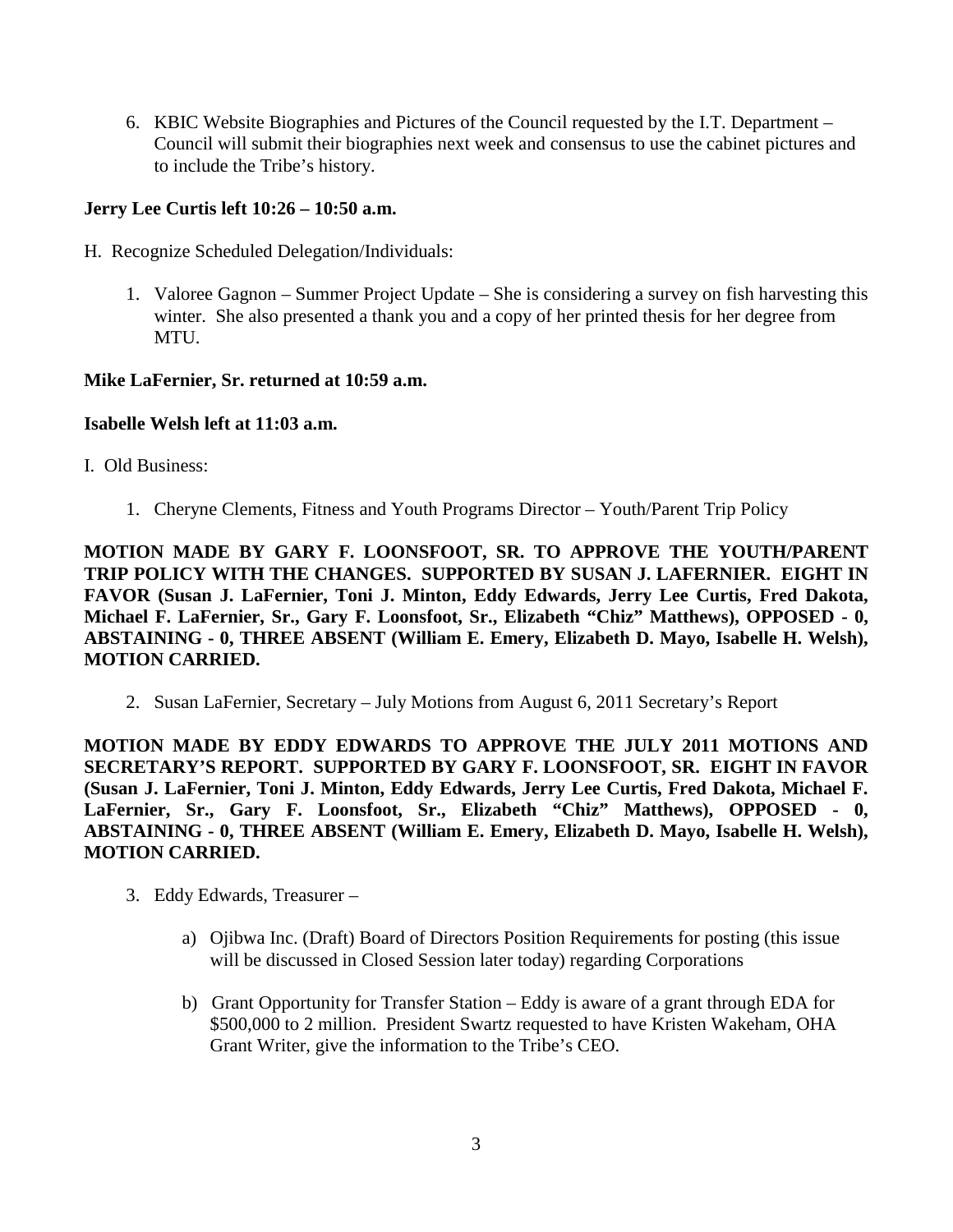- J. New Business:
	- 1. Eddy Edwards, Treasurer/John Davis Baraga Casino Employees Picnic Issues

John Davis addressed the Council about a memo that went to the Casino employees stating they were allowed a guest at the employee picnic. John feels it has been a family event in the past and would like to bring his kids.

Robert Mudd/Dale Shalifoe/Conrad LaPlante arrived to meeting. Mr. Mudd explained that the picnic budget allows for employees to bring a guest and their kids and another memo was sent yesterday allowing their children to come that he was not aware of.

- 2. Gregg Nominelli, Economic Developer
	- a) Wind Monitoring Tower Installation Invoices (These were approved by the Services Agreement) and were already paid per Sarah Maki
	- b) Response from Bryan Haynes of Troutman Sanders regarding the RYO Machines. It was suggested to wait until January to buy the Roll Your Own machines until litigation is completed.

**MOTION MADE BY EDDY EDWARDS TO ALLOW TROUTMAN SANDERS TO WORK WITH THE RYO ISSUE IN A LIMITED CAPACITY. SUPPORTED BY GARY F. LOONSFOOT, SR. SEVEN IN FAVOR (Susan J. LaFernier, Toni J. Minton, Eddy Edwards, Jerry Lee Curtis, Michael F. LaFernier, Sr., Gary F. Loonsfoot, Sr., Elizabeth "Chiz" Matthews), ONE OPPOSED (Fred Dakota), ABSTAINING - 0, THREE ABSENT (William E. Emery, Elizabeth D. Mayo, Isabelle H. Welsh), MOTION CARRIED.**

- 3. Bruce LaPointe, Project Manager
	- a) M.O.A. BE-11-G61 Construction of Sanitation Facilities Wells & Septic for (7) Homes \$150,000.00

**MOTION MADE BY TONI J. MINTON TO APPROVE THE I.H.S. PROJECT BE-11-G61 MEMORANDUM OF AGREEMENT CONSTRUCTION OF SANITATION FACILITIES WELLS AND SEPTIC. SUPPORTED BY ELIZABETH "CHIZ" MATTHEWS. EIGHT IN FAVOR (Susan J. LaFernier, Toni J. Minton, Eddy Edwards, Jerry Lee Curtis, Fred Dakota, Michael F. LaFernier, Sr., Gary F. Loonsfoot, Sr., Elizabeth "Chiz" Matthews), OPPOSED - 0, ABSTAINING - 0, THREE ABSENT (William E. Emery, Elizabeth D. Mayo, Isabelle H. Welsh), MOTION CARRIED.**

**Isabelle Welsh returned at 12:05 p.m.**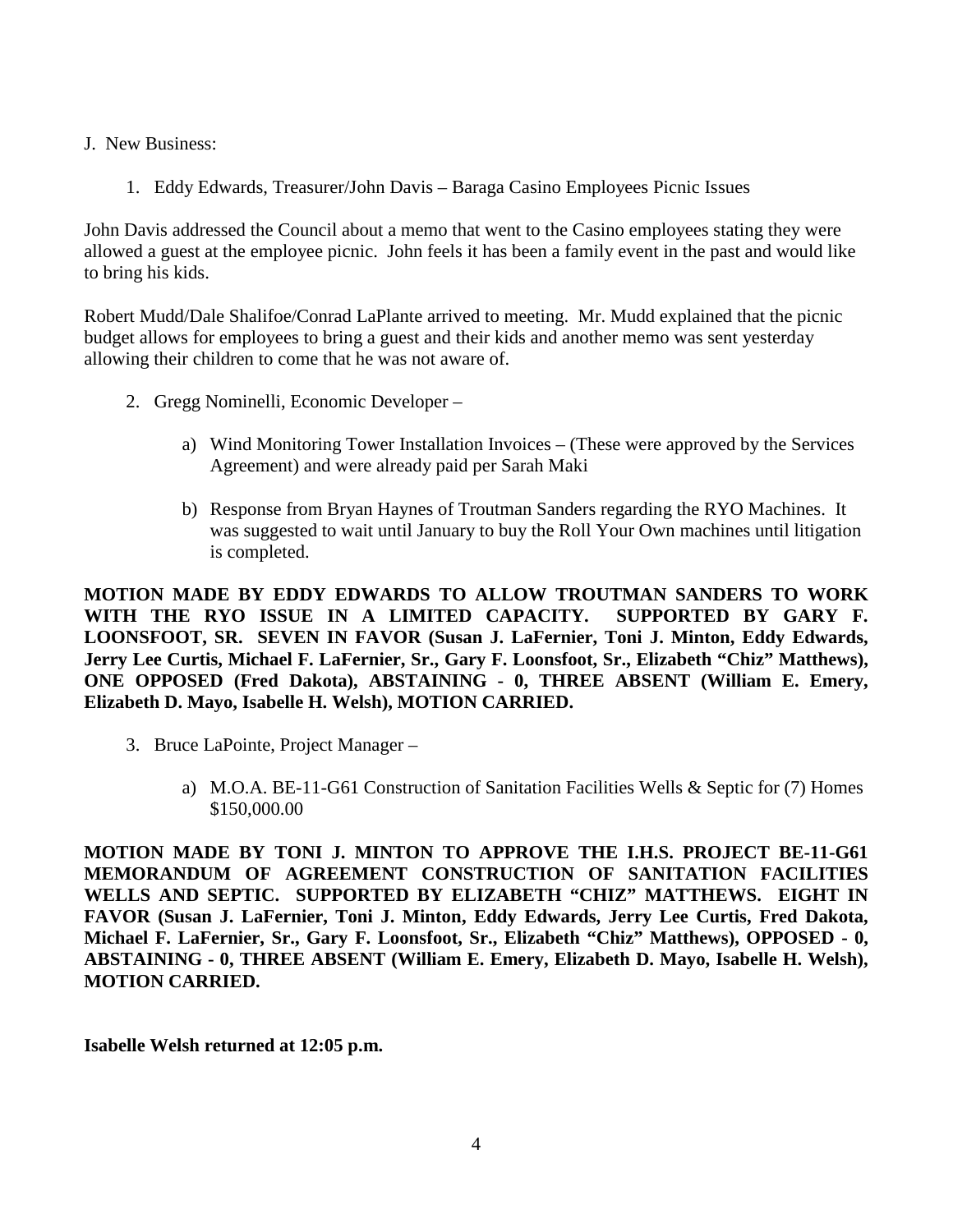b) M.O.A. Project BE-11-G55 KBIC Solid Waste Dump Site Cleanup (25) Sites \$108,000.00

**MOTION MADE BY MICHAEL F. LAFERNIER, SR. TO APPROVE THE I.H.S. PROJECT BE-11-G55 MEMORANDUM OF AGREEMENT KBIC SOLID WASTE DUMP SITE**  SUPPORTED BY SUSAN J. LAFERNIER. EIGHT IN FAVOR (Susan J. **LaFernier, Toni J. Minton, Jerry Lee Curtis, Fred Dakota, Michael F. LaFernier, Sr., Gary F. Loonsfoot, Sr., Elizabeth "Chiz" Matthews, Isabelle H. Welsh), OPPOSED - 0, ONE ABSTAINING (Eddy Edwards), TWO ABSENT (William E. Emery, Elizabeth D. Mayo), MOTION CARRIED.**

## **Lunch: 12:08 – 1:11 p.m.**

4. Jodene Rasanen, Summer Youth Program Coordinator – KBIC (Summer) Youth Employment Program Policy Handbook Revisions – for review

### **Elizabeth Mayo and Isabelle Welsh returned from lunch at 1:14 p.m.**

### **Gary Loonsfoot, Sr. returned from lunch at 1:15 p.m.**

### **Eddy Edwards returned from lunch at 1:19 p.m.**

5. Eddy Edwards, Treasurer – Jim St. Arnold Donation Request of \$2,500.00 to sponsor his son, Colt and three other Native American Marines, to the Indian Summer Festival Camp on September 9-11, 2011 in Milwaukee from San Diego. He is also requesting a Tribal flag to be placed in the Veteran's area at the Festival.

**MOTION MADE BY TONI J. MINTON TO APPROVE A DONATION TO PAY FOR AIRFARE AND HOTEL EXPENSES FOR COLT ST. ARNOLD TO ATTEND THE INDIAN SUMMER FESTIVAL IN MILWAUKEE, WISCONSIN. SUPPORTED BY ELIZABETH "CHIZ" MATTHEWS. NINE IN FAVOR (Susan J. LaFernier, Toni J. Minton, Jerry Lee Curtis, Fred Dakota, Michael F. LaFernier, Sr., Gary F. Loonsfoot, Sr., Elizabeth "Chiz" Matthews, Elizabeth D. Mayo, Isabelle H. Welsh), ONE OPPOSED (Eddy Edwards), ABSTAINING - 0, ONE ABSENT (William E. Emery), MOTION CARRIED.**

6. Carole LaPointe, Health Director – Resolution KB-1851-2011 ACA Tribal Personal Responsibility Education Program (PREP) Grant collaboration with the Inter-Tribal Council of Michigan for a Teen Pregnancy Prevention Program

**MOTION MADE BY GARY F. LOONSFOOT, SR. TO APPROVE RESOLUTION KB-1851- 2011 TRIBAL PERSONAL RESPONSIBILITY EDUCATION PROGRAM GRANT COLLABORATION WITH I.T.C. SUPPORTED BY MICHAEL F. LAFERNIER, SR. TEN IN FAVOR (Susan J. LaFernier, Toni J. Minton, Eddy Edwards, Jerry Lee Curtis, Fred Dakota, Michael F. LaFernier, Sr., Gary F. Loonsfoot, Sr., Elizabeth "Chiz" Matthews, Elizabeth D. Mayo, Isabelle H. Welsh), OPPOSED - 0, ABSTAINING - 0, ONE ABSENT (William E. Emery), MOTION CARRIED.**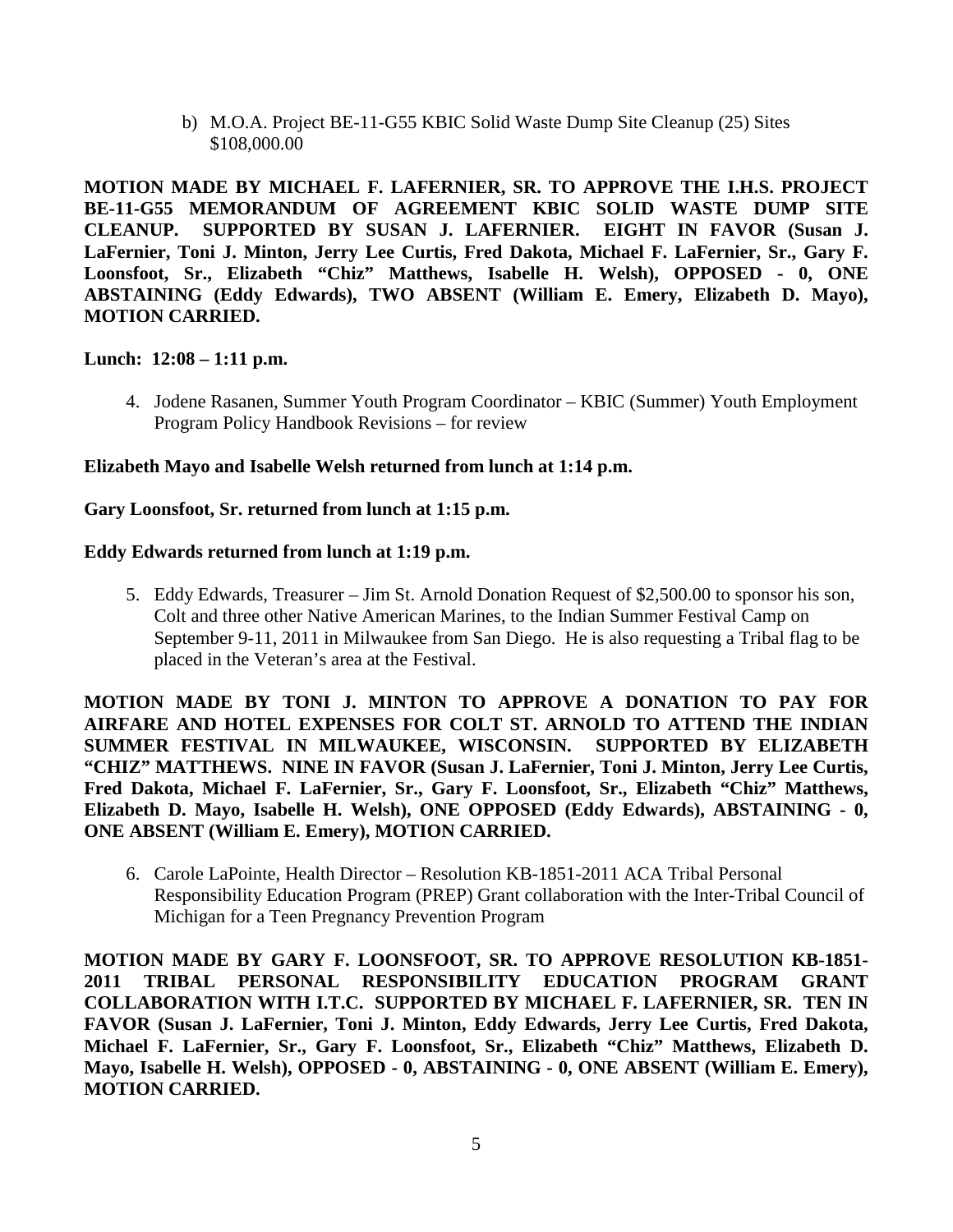7. John Baker, Attorney – Pre-Primary Education Program License Renewal – Child Care Center (48 spaces)

**MOTION MADE BY FRED DAKOTA TO APPROVE THE PRE-PRIMARY EDUCATION PROGRAM LICENSE RENEWAL. SUPPORTED BY ELIZABETH D. MAYO. TEN IN FAVOR (Susan J. LaFernier, Toni J. Minton, Eddy Edwards, Jerry Lee Curtis, Fred Dakota, Michael F. LaFernier, Sr., Gary F. Loonsfoot, Sr., Elizabeth "Chiz" Matthews, Elizabeth D. Mayo, Isabelle H. Welsh), OPPOSED - 0, ABSTAINING - 0, ONE ABSENT (William E. Emery), MOTION CARRIED.**

Consensus to remove "Ojibwa Community College"

K. Closed Session:

- 2. John Baker, Attorney
- 3. Robert Mudd, Baraga Casino General Manager/Dale Shalifoe, Baraga Casino Assistant General Manager – Shuffle Master, Inc. Electronic Table System Lease Agreement
- 4. Executive Director of Gaming Commission Applicants
- 5. Eddy Edwards, Treasurer Articles of Incorporation for Ojibwa Inc./Corporations

**MOTION MADE BY MICHAEL F. LAFERNIER, SR. TO GO INTO CLOSED SESSION AT 1:25 P.M. SUPPORTED BY GARY F. LOONSFOOT, SR. EIGHT IN FAVOR (Susan J. LaFernier, Toni J. Minton, Eddy Edwards, Jerry Lee Curtis, Michael F. LaFernier, Sr., Gary F. Loonsfoot, Sr., Elizabeth "Chiz" Matthews, Isabelle H. Welsh), TWO OPPOSED (Fred Dakota, Elizabeth D. Mayo), ABSTAINING - 0, ONE ABSENT (William E. Emery), MOTION CARRIED.**

**MOTION MADE BY ELIZABETH D. MAYO TO GO INTO OPEN SESSION AT 2:42 P.M. SUPPORTED BY JERRY LEE CURTIS. TEN IN FAVOR (Susan J. LaFernier, Toni J. Minton, Eddy Edwards, Jerry Lee Curtis, Fred Dakota, Michael F. LaFernier, Sr., Gary F. Loonsfoot, Sr., Elizabeth "Chiz" Matthews, Elizabeth D. Mayo, Isabelle H. Welsh), OPPOSED - 0, ABSTAINING - 0, ONE ABSENT (William E. Emery), MOTION CARRIED.**

Shuffle Master, Inc. Electronic Table System Lease Agreement - Addendum

**MOTION MADE BY JERRY LEE CURTIS TO APPROVE THE SHUFFLE MASTER, INC. ELECTRONIC TABLE GAMES SYSTEM LEASE AGREEMENT ADDENDUM. SUPPORTED BY EDDY EDWARDS. TEN IN FAVOR (Susan J. LaFernier, Toni J. Minton, Eddy Edwards, Jerry Lee Curtis, Fred Dakota, Michael F. LaFernier, Sr., Gary F. Loonsfoot, Sr., Elizabeth "Chiz" Matthews, Elizabeth D. Mayo, Isabelle H. Welsh), OPPOSED - 0, ABSTAINING - 0, ONE ABSENT (William E. Emery), MOTION CARRIED.**